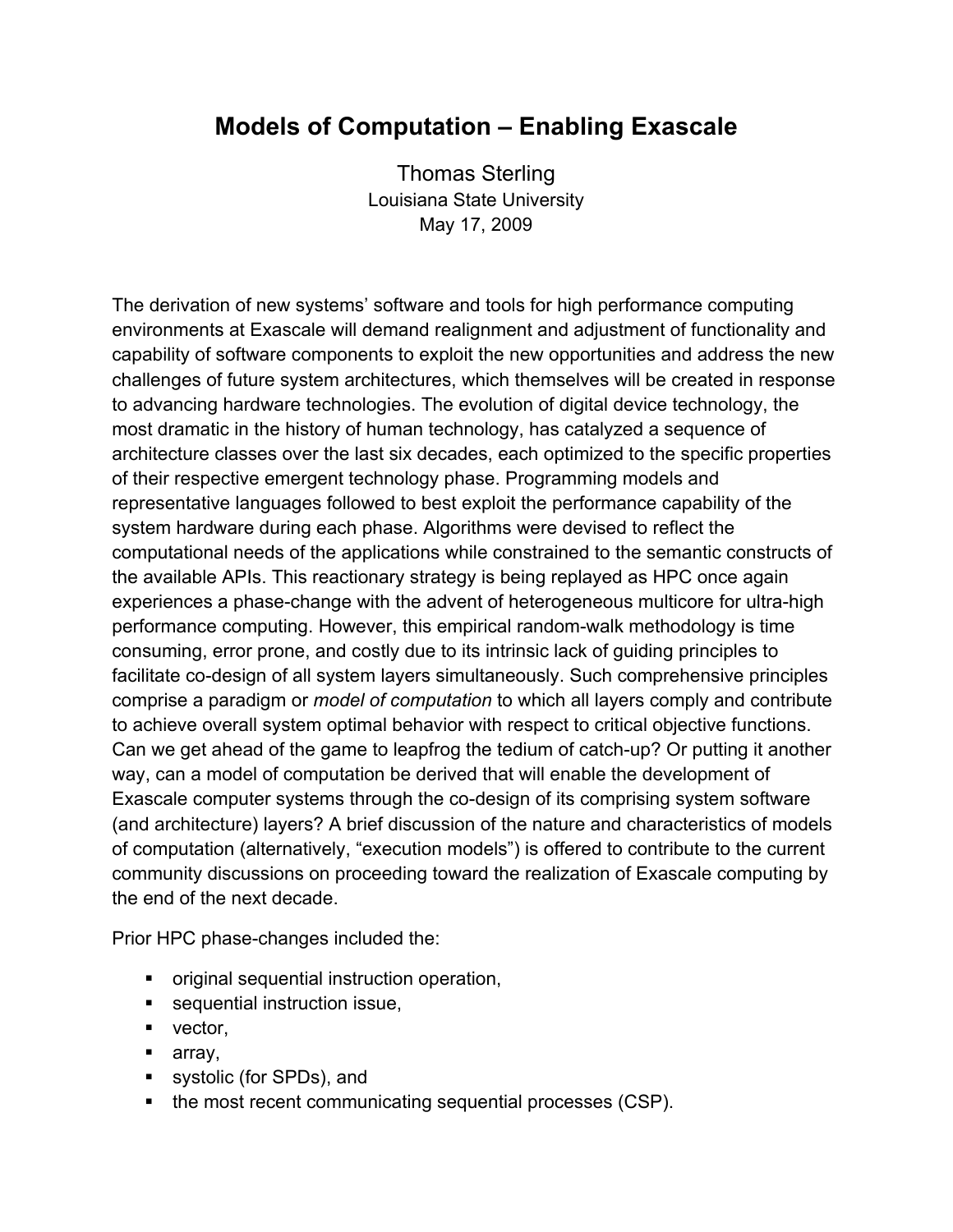Others such as dataflow and reduction models did not achieve commercial status although interesting experiments were performed. The multiple-thread/sharedmemory model is concurrent with CSP for limited scale systems.

The current HPC phase-change is apparent by the forced deployment of heterogeneous multicore components to maintain the continued peak performance progression consistent with Moore's Law and the underlying exponential growth in semiconductor device density. However, these structures are reactive to the combined pressures of power consumption, processor design complexity, and efficiency factors. They do not reflect a clear understanding of an underlying innovative execution model by which this combination of resources can be effectively employed for future applications. It is a subject of controversy as to whether incremental extensions to current methodologies (e.g., MPI) may serve this purpose. Four factors of the new phase suggest that incrementalism is a false hope even if it does adequately serve over the next three to five years with diminishing efficiency and scalability. These factors include:

- 1. > 1000X scalability gain with respect to current best levels
- 2. Power efficiency > 50 Gigaflops per watt,
- 3. Non-stop operation in the presence of single point failures, and
- 4. Support for efficient dynamic graph processing

Together these factors challenge conventional practices to:

- a) Solve the multicore programming problem,
- b) Reduce the ever increasing memory wall,
- c) Expose and exploit billion-way parallelism,
- d) Incorporate innate latency mitigation and hiding methods,
- e) Reduce average energy per operation by two orders of magnitude,
- f) Integrate memory-oriented operations for meta-data parallel computing,
- g) Achieve fault tolerance through support at all levels,
- h) Embrace dynamic adaptive resource management for runtime efficiency, load balancing, and reconfiguration (resiliency),
- i) Exhibit a global address space,
- j) Greatly increase efficiency of parallel control such as elimination of global barriers, lightweight task creation and context switching, and dynamic task migration, and
- k) Permit heterogeneous cores to be optimally scheduled.

Other requirements may prevail as well but these are sufficient to demonstrate the inadequacy of common methods which over the prior decade and a half have resorted to static mapping of coarse grained parallelism to physical processes, avoiding latency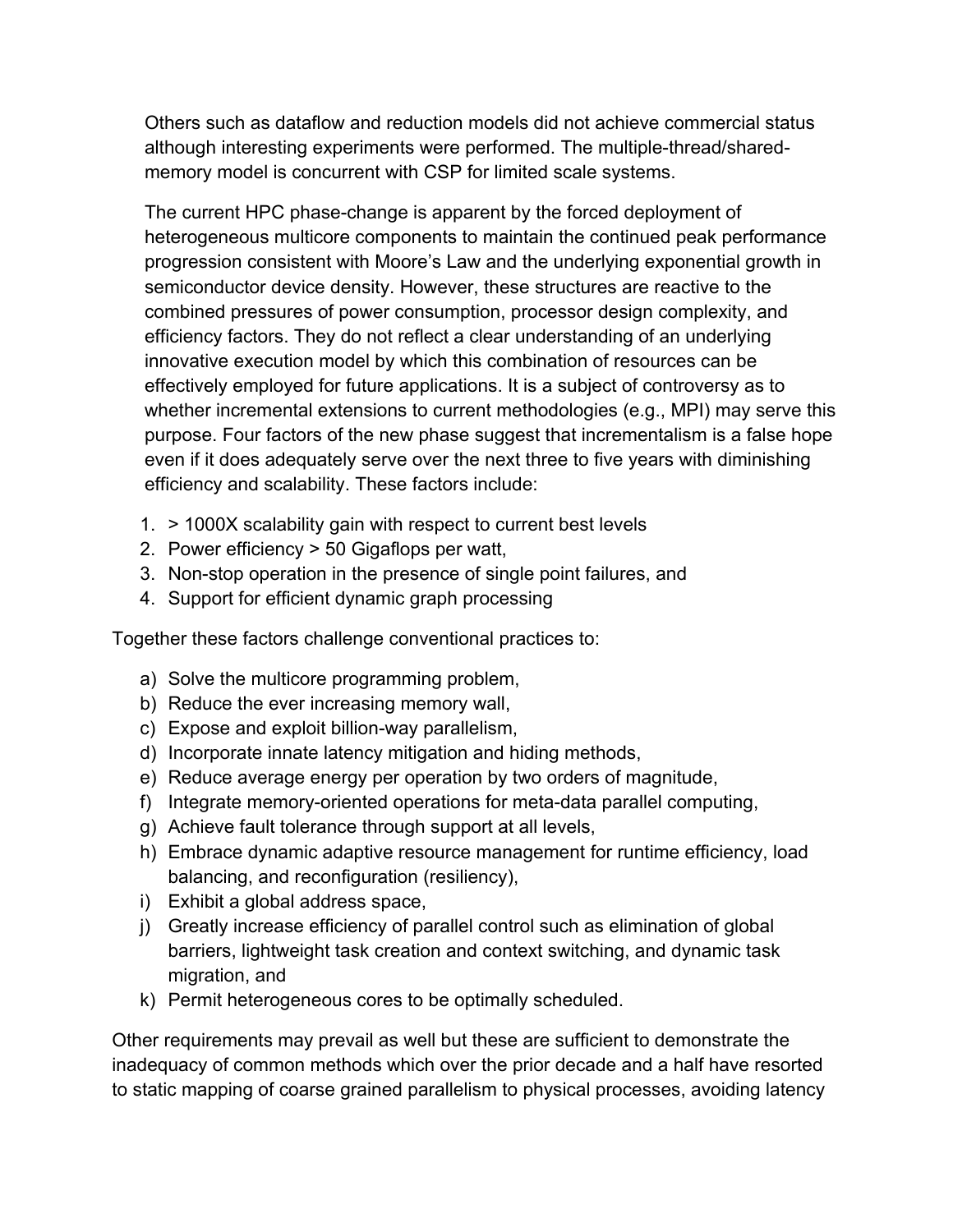rather than hiding it (noting some pre-fetch methods), overly constraining flow control by simplistic global barriers, forcing a distributed memory mind set, and forcing programmers to explicitly manage allocation of resources to data and tasks. No one layer of the system is sufficient to address any of these but multiple layers engaged synergistically implementing new strategies may do so. The model of computation provides the template for the patterns of execution to be accomplished each layer working in tandem with the others.

A model of computation describes how an abstract computation evolves on a physical machine successively altering the intermediate state of both to converge on a final solution. It defines the name spaces, the control semantics, the memory consistency model, the forms of parallelism that it may exploit, and potentially other attributes as well. It may define policy interfaces or invariants without specifying the actual specific policies themselves in order to provide flexibility in system implementation and application. Such policies might include scheduling methods and priorities, name space management, and means of achieving compound atomic operations for example.

There are multiple key consequences of adapting a model of computation to a new class of system hardware technologies. One is the verification through its existence and mapping of functionality requirements to hardware mechanisms that full and complex calculations can be performed on expected hardware designs. A second is that such a model simplifies overall system design. Without it, each layer of a system must be developed (assuming complete system design) in terms of every other layer; a order nsquared process. Adopting a model of computation only requires that each layer be defined in terms of its contributing functionality to realizing the shared model; basically an order n process. Even with iteration for convergent refinements and optimization, an execution model can greatly simplify the design process. A third value is that it does permit early experimentation with early algorithm and application kernels through the likely existence of a low-level application programming interface and test environments. While unlikely to provide absolute performance numbers, it will yield insight in to the utility of the control semantics of the model, and therefore future systems that employ it as a basis for hardware and software system design. And forth, such a model as has happened before, facilitates sharing and cooperation across disciplines and institutions.

How does a model of computation directly contribute to design concepts and decisions for the many combined layers of the system? Some examples, in no way comprehensive, are suggested:

 $\circ$  Application interface layer – the execution model defines the basic data organization, name space (shared or distributed), distributed communication semantics, and parallelism form and control. All these relate to the API and